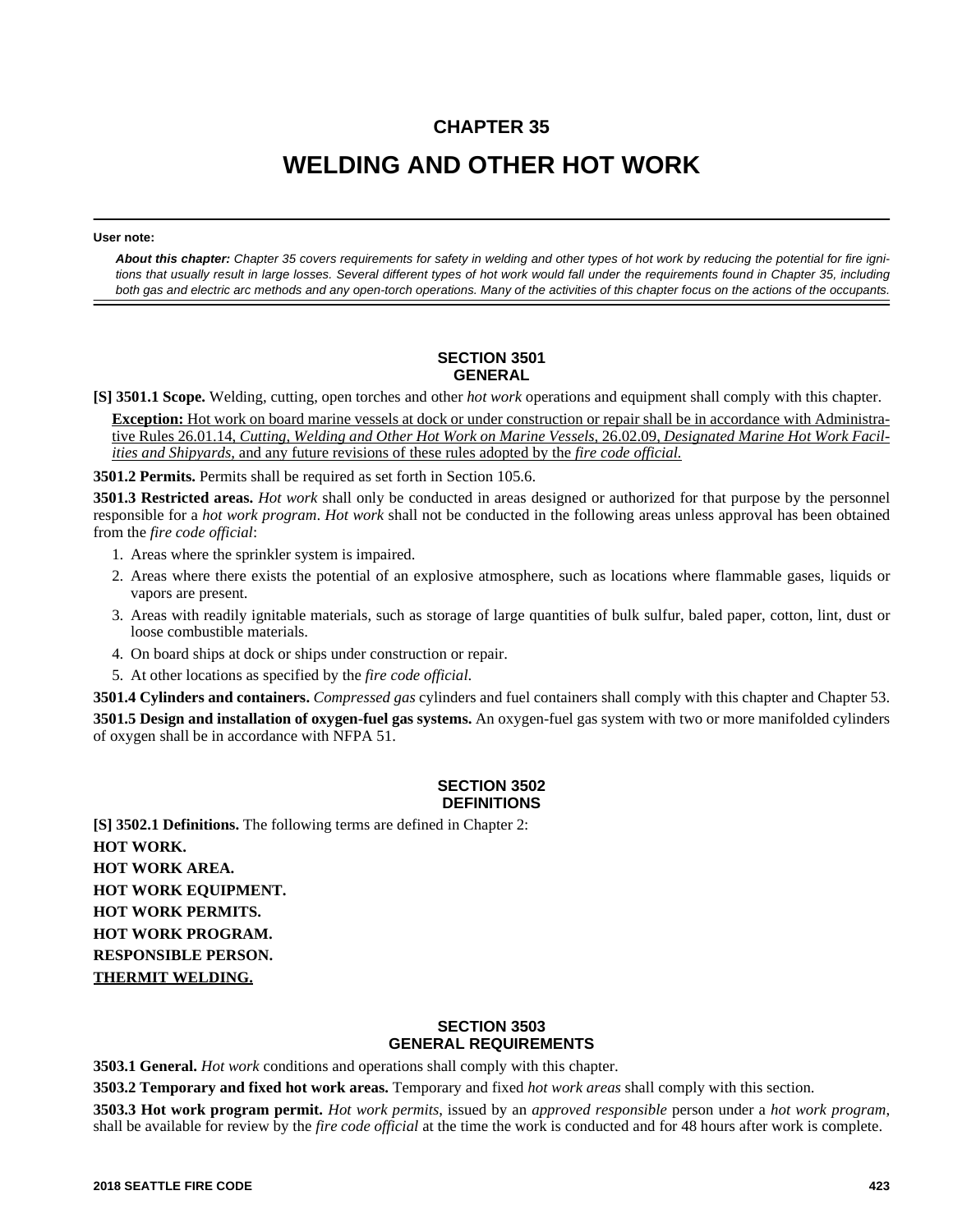**3503.4 Qualifications of operators.** A permit for *hot work* operations shall not be issued unless the individuals in charge of performing such operations are capable of performing such operations safely. Demonstration of a working knowledge of the provisions of this chapter shall constitute acceptable evidence of compliance with this requirement.

**3503.5 Records.** The individual responsible for the *hot work area* shall maintain "prework check" reports in accordance with Section 3504.3.1. Such reports shall be maintained on the premises for not less than 48 hours after work is complete.

**3503.6 Signage.** Visible hazard identification signs shall be provided where required by Chapter 50. Where the *hot work area* is open to persons other than the operator of the *hot work equipment*, conspicuous signs shall be posted to warn others before they enter the *hot work area*. Such signs shall display the following warning:

### **CAUTION**

### HOT WORK IN PROGRESS

#### STAY CLEAR

### **SECTION 3504 FIRE SAFETY REQUIREMENTS**

**3504.1 Protection of combustibles.** Protection of combustibles shall be in accordance with Sections 3504.1.1 through 3504.1.9.

**3504.1.1 Combustibles.** *Hot work areas* shall not contain combustibles or shall be provided with appropriate shielding to prevent sparks, slag or heat from igniting exposed combustibles.

**3504.1.2 Openings.** Openings or cracks in walls, floors, ducts or shafts within the *hot work area* shall be tightly covered to prevent the passage of sparks to adjacent combustible areas, or shielded by metal fire-resistant guards, or curtains shall be provided to prevent passage of sparks or slag.

**3504.1.3 Housekeeping.** Floors shall be kept clean within the *hot work area*.

**3504.1.4 Conveyor systems.** Conveyor systems that are capable of carrying sparks to distant combustibles shall be shielded or shut down.

**3504.1.5 Partitions.** Partitions segregating *hot work areas* from other areas of the building shall be noncombustible. In fixed *hot work areas*, the partitions shall be securely connected to the floor such that gaps do not exist between the floor and the partition. Partitions shall prevent the passage of sparks, slag, and heat from the *hot work area*.

**3504.1.6 Floors.** Fixed *hot work areas* shall have floors with noncombustible surfaces.

**[S] 3504.1.7 Precautions in hot work.** *Hot work* shall not be performed on containers or equipment that contain or have contained flammable liquids, gases or solids until the containers and equipment have been thoroughly cleaned, inerted or purged; except that "hot tapping" shall be allowed on tanks and pipe lines where such work is to be conducted by ((*approved*)) qualified personnel. *Hot work* on flammable and *combustible liquid* storage tanks shall be conducted in accordance with Sections 3504 and 3510.

**3504.1.8 Sprinkler protection.** Automatic sprinkler protection shall not be shut off while *hot work* is performed. Where *hot work* is performed close to automatic sprinklers, noncombustible barriers or damp cloth guards shall shield the individual sprinkler heads and shall be removed when the work is completed. If the work extends over several days, the shields shall be removed at the end of each workday. The *fire code official* shall approve *hot work* where sprinkler protection is impaired.

**3504.1.9 Fire detection systems.** *Approved* special precautions shall be taken to avoid accidental operation of automatic fire detection systems.

**3504.2 Fire watch.** Fire watches shall be established and conducted in accordance with Sections 3504.2.1 through 3504.2.6.

**3504.2.1 When required.** A fire watch shall be provided during *hot work* activities and shall continue for not less than 30 minutes after the conclusion of the work. The *fire code official*, or the responsible manager under a *hot work program*, is authorized to extend the fire watch based on the hazards or work being performed.

**Exception:** Where the *hot work area* has no fire hazards or combustible exposures.

**3504.2.2 Location.** The fire watch shall include the entire *hot work area*. *Hot work* conducted in areas with vertical or horizontal fire exposures that are not observable by a single individual shall have additional personnel assigned to fire watches to ensure that exposed areas are monitored.

**3504.2.3 Duties.** Individuals designated to fire watch duty shall have fire-extinguishing equipment readily available and shall be trained in the use of such equipment. Individuals assigned to fire watch duty shall be responsible for extinguishing spot fires and communicating an alarm.

**3504.2.4 Fire training.** The individuals responsible for performing the *hot work* and individuals responsible for providing the fire watch shall be trained in the use of portable fire extinguishers.

**3504.2.5 Fire hoses.** Where hoselines are required, they shall be connected, charged and ready for operation.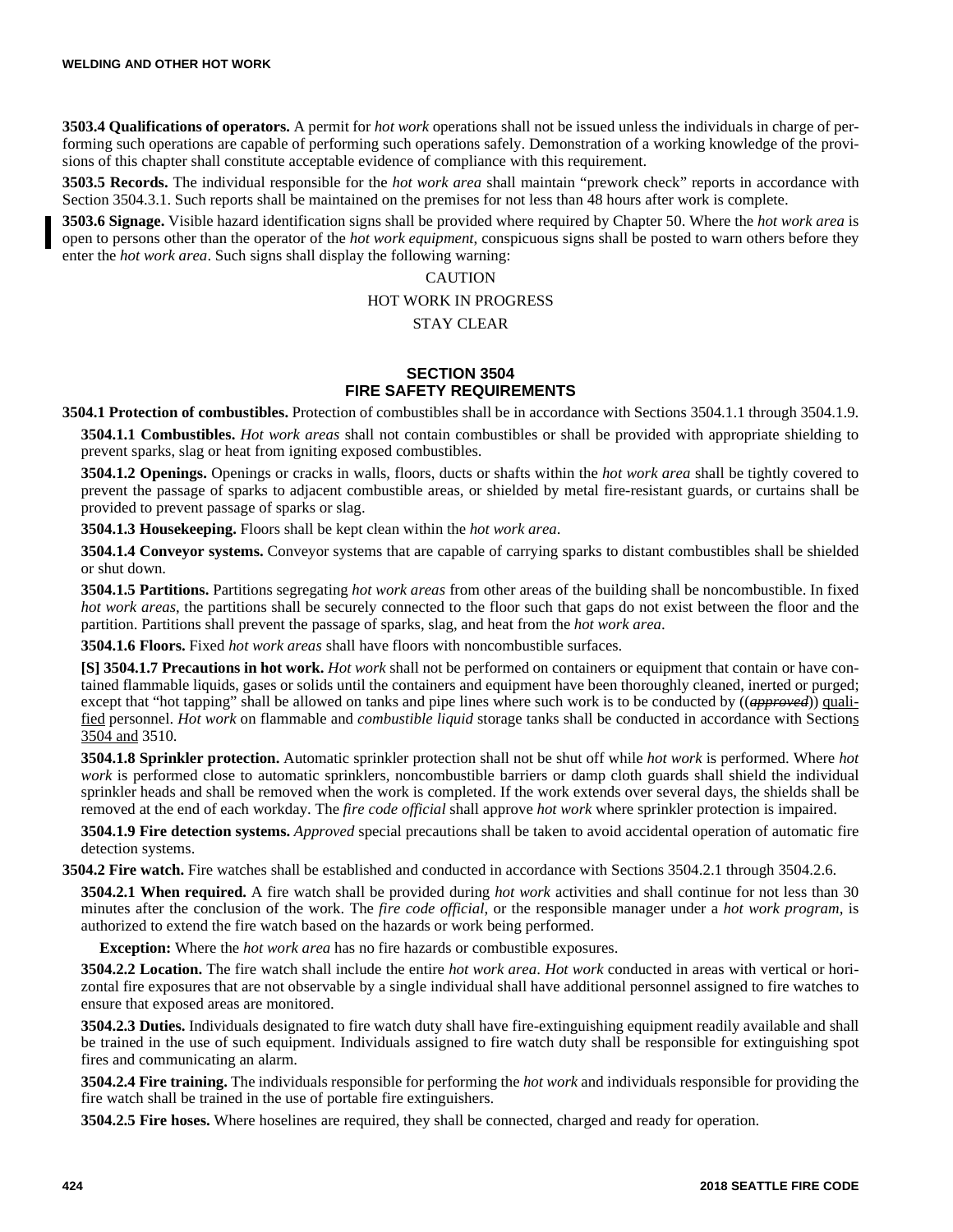**3504.2.6 Fire extinguisher.** Not less than one portable fire extinguisher complying with Section 906 and with a minimum 2- A:20-B:C rating shall be provided with *ready access* within 30 feet (9144 mm) of the location where *hot work* is performed.

**3504.3 Area reviews.** Before *hot work* is permitted and not less than once per day while the permit is in effect, the area shall be inspected by the individual responsible for authorizing *hot work* operations to ensure that it is a fire safe area. Information shown on the permit shall be verified prior to signing the permit in accordance with Section 105.6.

**3504.3.1 Pre-hot-work check.** A pre-hot-work check shall be conducted prior to work to ensure that all equipment is safe and hazards are recognized and protected. A report of the check shall be kept at the work site during the work and available upon request. The pre-hot-work check shall determine all of the following:

- 1. *Hot work equipment* to be used shall be in satisfactory operating condition and in good repair.
- 2. *Hot work* site is clear of combustibles or combustibles are protected.
- 3. Exposed construction is of noncombustible materials or, if combustible, then protected.
- 4. Openings are protected.
- 5. Floors are kept clean.
- 6. Exposed combustibles are not located on the opposite side of partitions, walls, ceilings or floors.
- 7. Fire watches, where required, are assigned.
- 8. *Approved* actions have been taken to prevent accidental activation of suppression and detection equipment in accordance with Sections 3504.1.8 and 3504.1.9.
- 9. Fire extinguishers and fire hoses (where provided) are operable and available.

# **SECTION 3505 GAS WELDING AND CUTTING**

**3505.1 General.** Devices or attachments mixing air or oxygen with combustible gases prior to consumption, except at the burner or in a standard torch or blow pipe, shall not be allowed unless *approved*.

**3505.2 Cylinder and container storage, handling and use.** Storage, handling and use of *compressed gas* cylinders, containers and tanks shall be in accordance with this section and Chapter 53.

**3505.2.1 Cylinders connected for use.** The storage or use of a single cylinder of oxygen and a single cylinder of fuel gas located on a cart shall be allowed without requiring the cylinders to be separated in accordance with Section 5003.9.8 or 5003.10.3.6 when the cylinders are connected to regulators, ready for service, equipped with apparatus designed for cutting or welding and all of the following:

- 1. Carts shall be kept away from the cutting or welding operation in accordance with Section 3505.5 or fire-resistant shields shall be provided.
- 2. Cylinders shall be secured to the cart to resist movement.
- 3. Carts shall be in accordance with Section 5003.10.3.
- 4. Cylinder valves not having fixed hand wheels shall have keys, handles or nonadjustable wrenches on valve stems while the cylinders are in service.
- 5. Cylinder valve outlet connections shall conform to the requirements of CGA V-1.
- 6. Cylinder valves shall be closed when work is finished.
- 7. Cylinder valves shall be closed before moving the cart.

**3505.2.1.1 Individual cart separation.** Individual carts shall be separated from each other in accordance with Section 5003.9.8.

**3505.3 Precautions.** Cylinders, valves, regulators, hose and other apparatus and fittings for oxygen shall be kept free from oil or grease. Oxygen cylinders, apparatus and fittings shall not be handled with oily hands, oily gloves, or greasy tools or equipment.

**3505.4 Acetylene gas.** Acetylene gas shall not be piped except in *approved* cylinder manifolds and cylinder manifold connections, or utilized at a pressure exceeding 15 pounds per square inch gauge (psig) (103 kPa) unless dissolved in a suitable solvent in cylinders manufactured in accordance with DOTn 49 CFR Part 178. Acetylene gas shall not be brought in contact with unalloyed copper, except in a blowpipe or torch.

**3505.5 Remote locations.** Oxygen and fuel-gas cylinders and acetylene generators shall be located away from the *hot work area* to prevent such cylinders or generators from being heated by radiation from heated materials, sparks or slag, or misdirection of the torch flame.

**3505.6 Cylinders shutoff.** The torch valve shall be closed and the gas supply to the torch completely shut off when gas welding or cutting operations are discontinued for a period of 1 hour or more.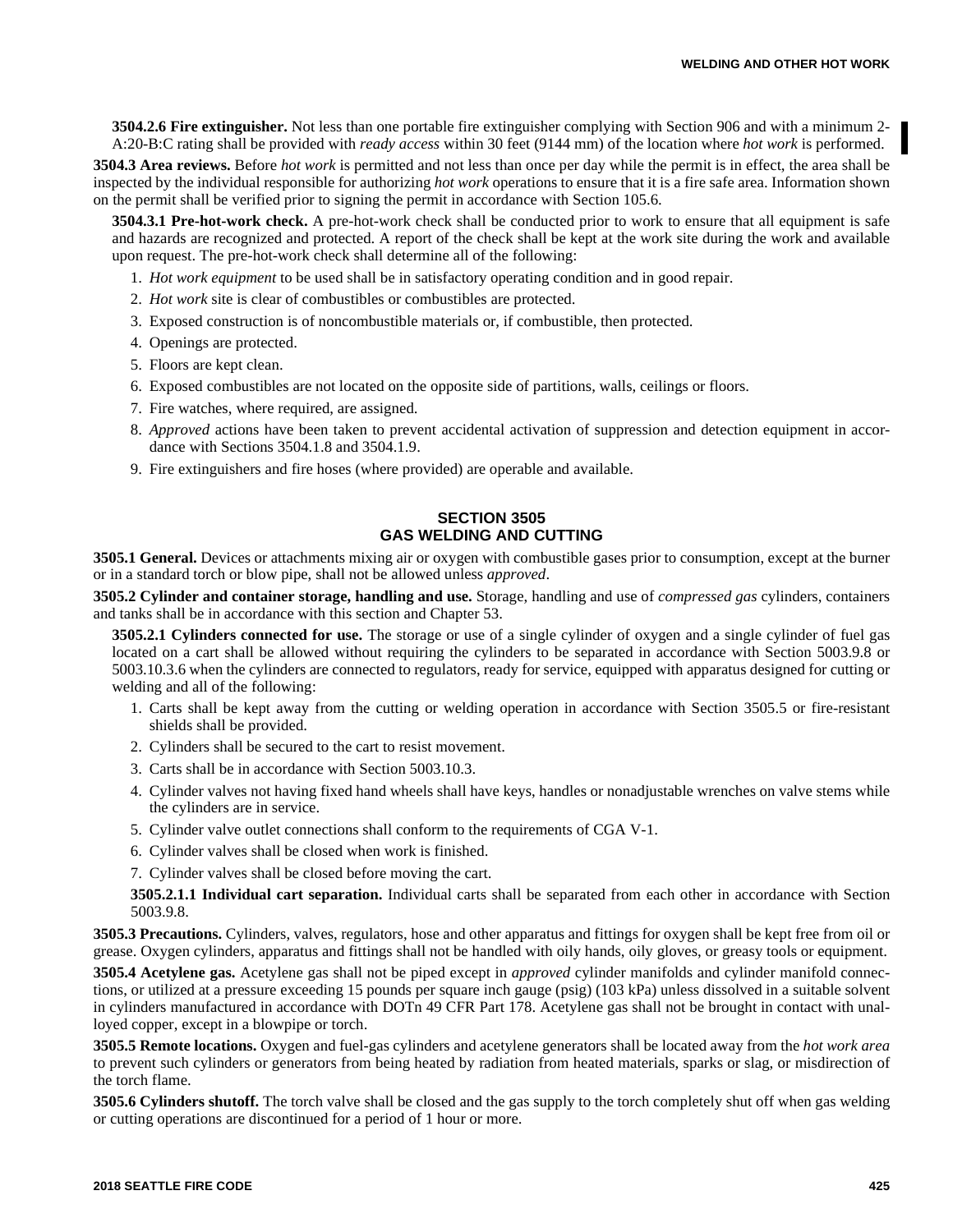**3505.7 Prohibited operation.** Welding or cutting work shall not be held or supported on *compressed gas* cylinders or containers.

**3505.8 Tests.** Tests for leaks in piping systems and equipment shall be made with soapy water. The use of flames shall be prohibited for leak testing.

### **SECTION 3506 ELECTRIC ARC HOT WORK**

**3506.1 General.** The frame or case of electric *hot work* machines, except internal-combustion-engine-driven machines, shall be grounded. Ground connections shall be mechanically strong and electrically adequate for the required current.

**3506.2 Return circuits.** Welding current return circuits from the work to the machine shall have proper electrical contact at joints. The electrical contact shall be periodically inspected.

**3506.3 Disconnecting.** Electrodes shall be removed from the holders when electric arc welding or cutting is discontinued for any period of 1 hour or more. The holders shall be located to prevent accidental contact and the machines shall be disconnected from the power source.

**3506.4 Emergency disconnect.** A switch or circuit breaker shall be provided so that fixed electric welders and control equipment can be disconnected from the supply circuit. The disconnect shall be installed in accordance with NFPA 70.

**3506.5 Damaged cable.** Damaged cable shall be removed from service until properly repaired or replaced.

### **SECTION 3507 CALCIUM CARBIDE SYSTEMS**

**3507.1 Calcium carbide storage.** Storage and handling of calcium carbide shall comply with Chapter 50 of this code and Chapter 9 of NFPA 51.

# **SECTION 3508 ACETYLENE GENERATORS**

**3508.1 Use of acetylene generators.** The use of acetylene generators shall comply with this section and Chapter 15 of NFPA 55.

**3508.2 Portable generators.** The minimum volume of rooms containing portable generators shall be 35 times the total gas-generating capacity per charge of all generators in the room. The gas-generating capacity in cubic feet per charge shall be assumed to be 4.5 times the weight of carbide per charge in pounds. The minimum ceiling height of rooms containing generators shall be 10 feet (3048 mm). An acetylene generator shall not be moved by derrick, crane or hoist while charged.

**3508.3 Protection against freezing.** Generators shall be located where water will not freeze. Common salt such as sodium chloride or other corrosive chemicals shall not be utilized for protection against freezing.

# **SECTION 3509**

# **PIPING MANIFOLDS AND HOSE SYSTEMS FOR FUEL GASES AND OXYGEN**

**3509.1 General.** The use of piping manifolds and hose systems shall be in accordance with Section 3509.2 through 3509.7, Chapter 53 and Chapter 5 of NFPA 51.

**3509.2 Protection.** Piping shall be protected against physical damage.

**3509.3 Signage.** Signage shall be provided for piping and hose systems as follows:

- 1. Above-ground piping systems shall be marked in accordance with ASME A13.1.
- 2. Station outlets shall be marked to indicate their intended usage.
- 3. Signs shall be posted, indicating clearly the location and identity of section shutoff valves.

**3509.4 Manifolding of cylinders.** Oxygen manifolds shall not be located in an acetylene generator room. Oxygen manifolds shall be located not less than 20 feet (6096 mm) away from combustible material such as oil or grease, and gas cylinders containing flammable gases, unless the gas cylinders are separated by a *fire partition*.

**3509.5 Identification of manifolds.** Signs shall be posted for oxygen manifolds with service pressures not exceeding 200 psig (1379 kPa). Such signs shall include the words:

# LOW-PRESSURE MANIFOLD DO NOT CONNECT HIGH-PRESSURE CYLINDERS MAXIMUM PRESSURE 250 PSIG